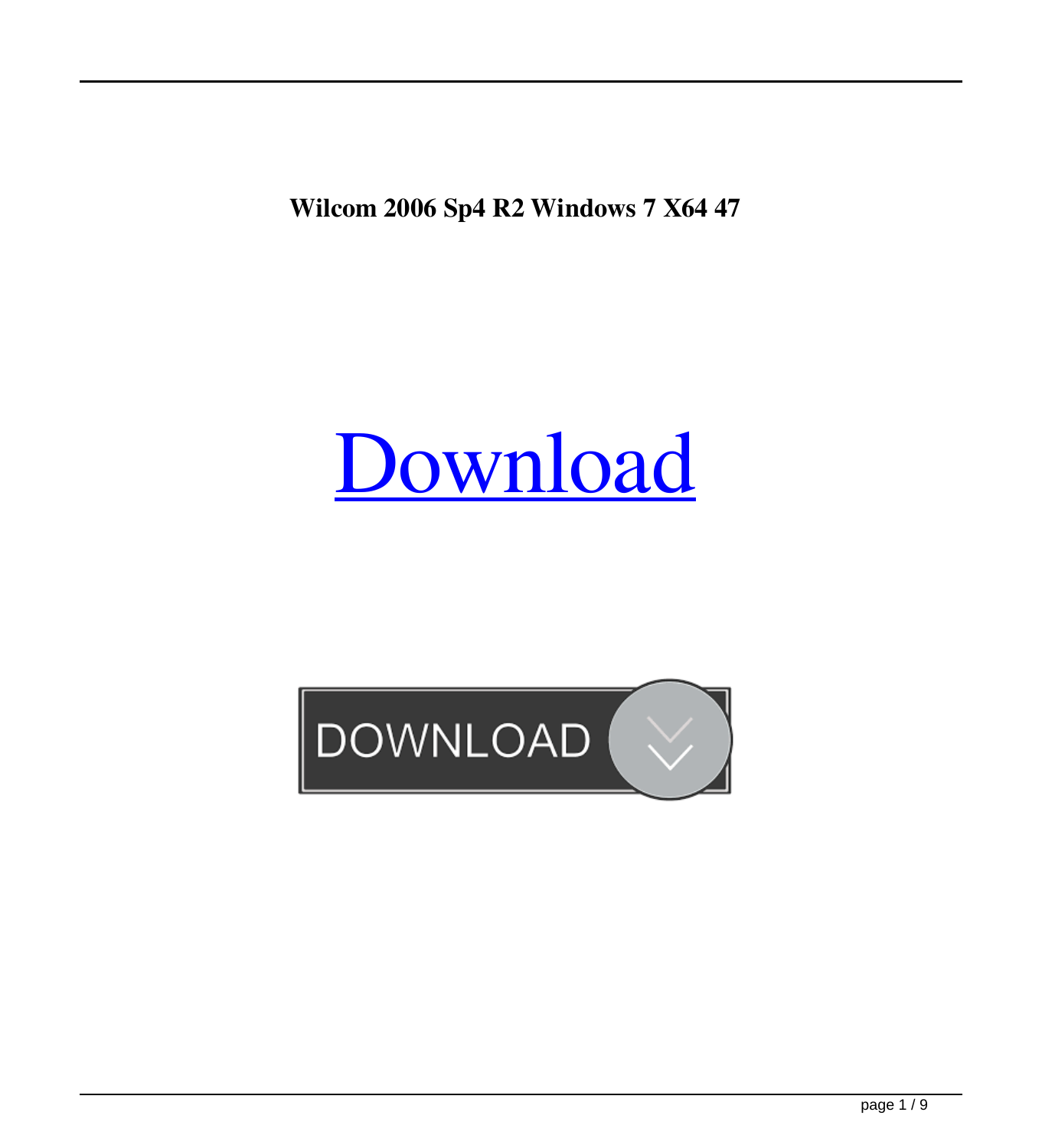A: According to your screenshot, you are actually looking for a copy of Windows 7 SP1. As far as I know, SP1 does not include the "New Shell" feature. Which is what is likely giving you that.txt file that you are extracting from. If you are wanting a newer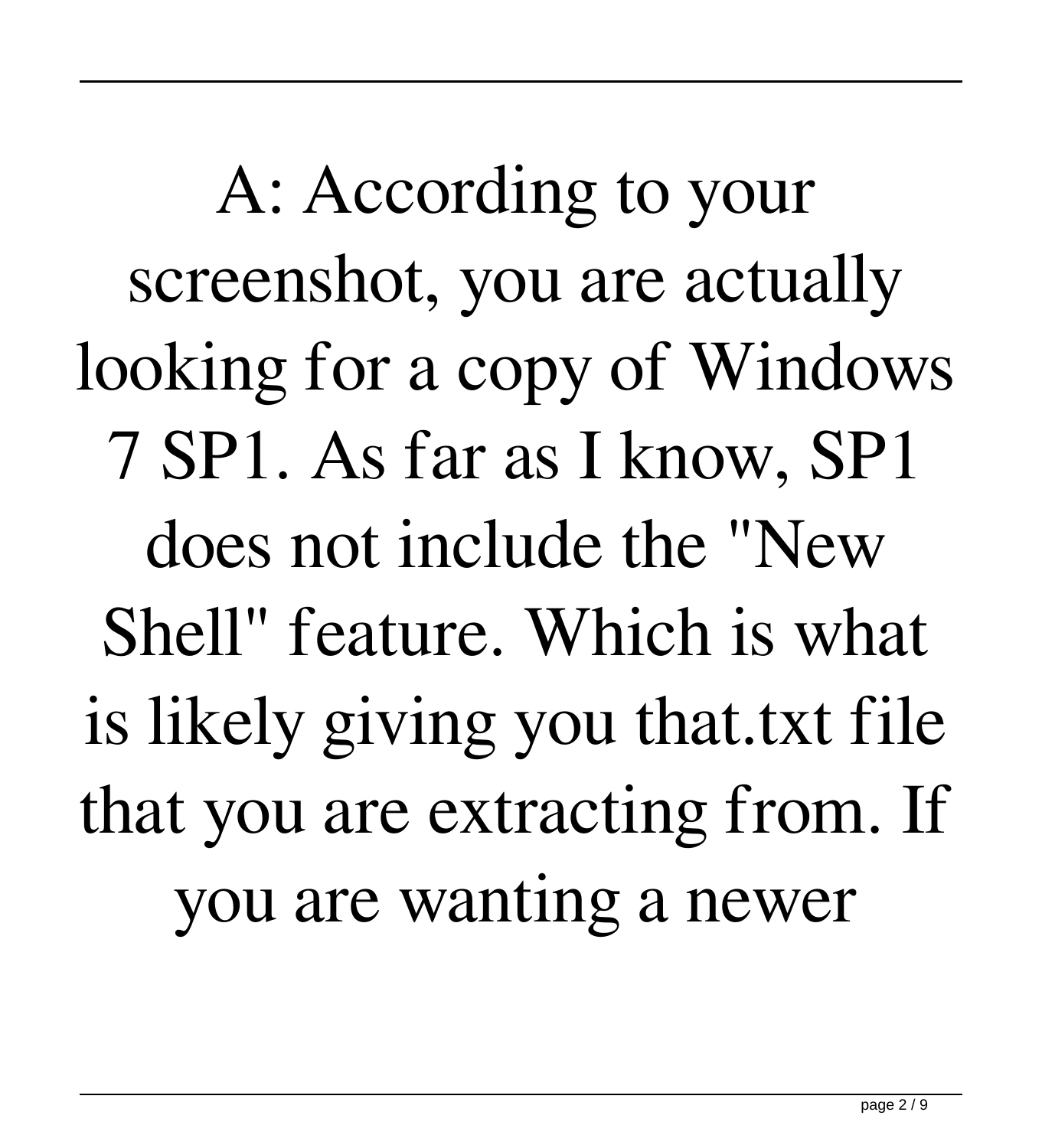version of Windows 7 with all the newer features, you might want to consider an upgrade to Windows 8.1 instead of Windows 10. But that is just my opinion. Q: .htaccess redirect from www to no-www and back i want to redirect this to this is there a way to do this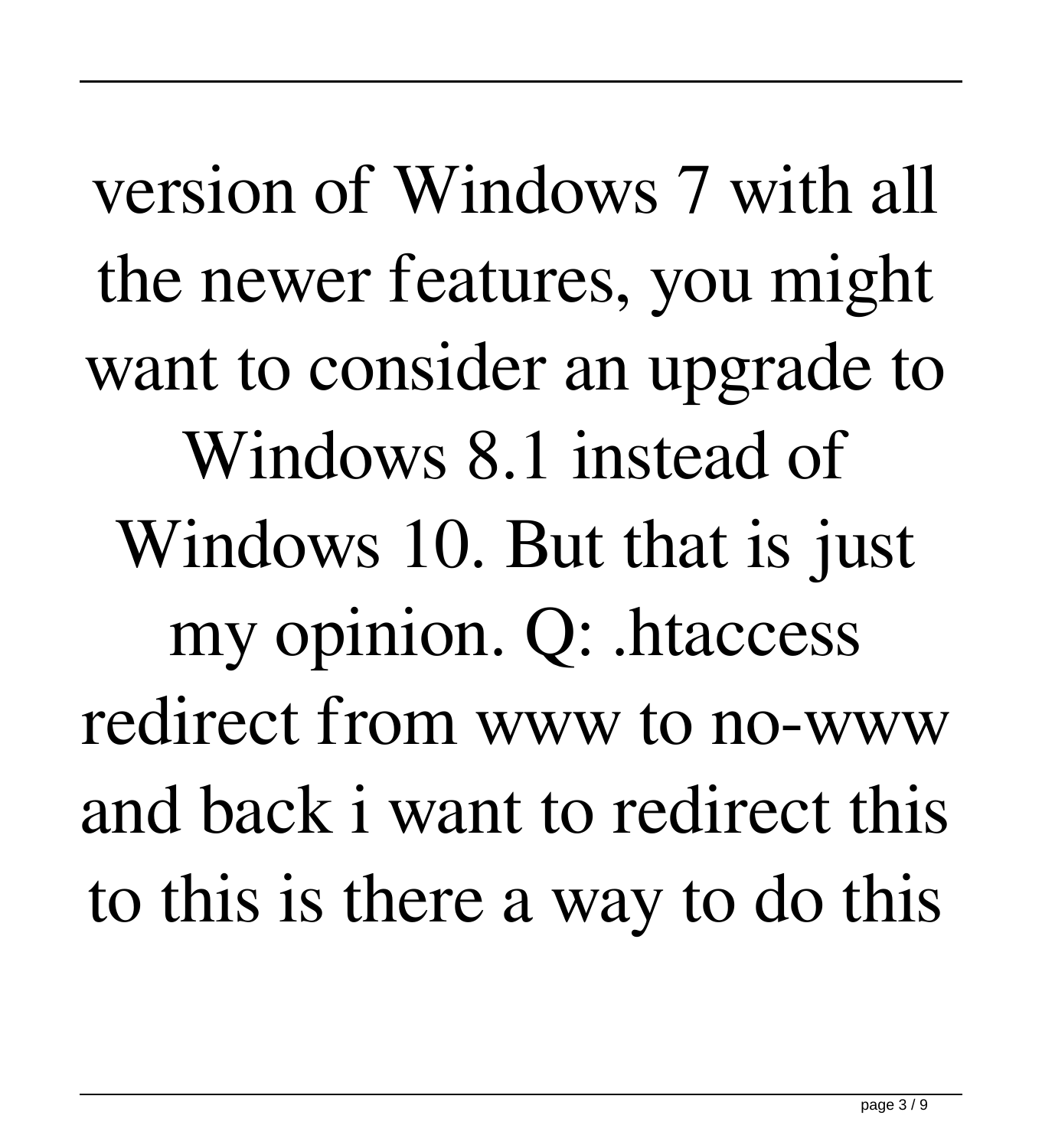in.htaccess? Thanks for any help! A: You can do it like this in your root.htaccess: RewriteEngine on # /web/publi c/index.php?option=com\_hr\_e mployee&task=add\_employee &id=1 RewriteCond %{THE\_REQUEST} /web/pu blic/index\.php\?option=com\_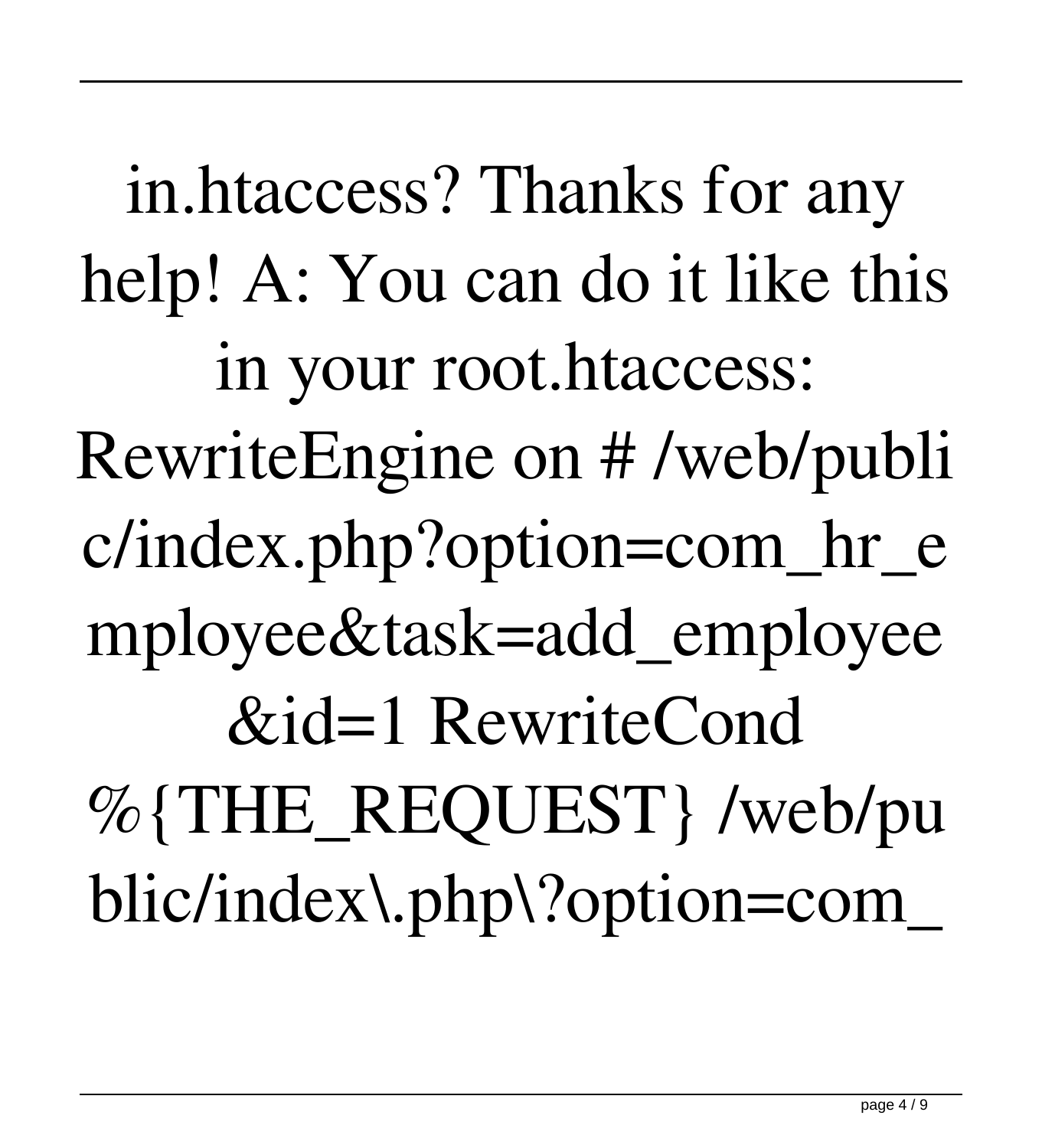hr\_employee&task=add\_empl oyee&id=1 [NC] RewriteRule ^ /web/public/index.php?optio n=com\_hr\_employee&task=ad d\_employee&id=1 [R=301,L] RewriteCond %{REQUEST\_F ILENAME}!-f RewriteCond %{REQUEST\_FILENAME}! -d RewriteCond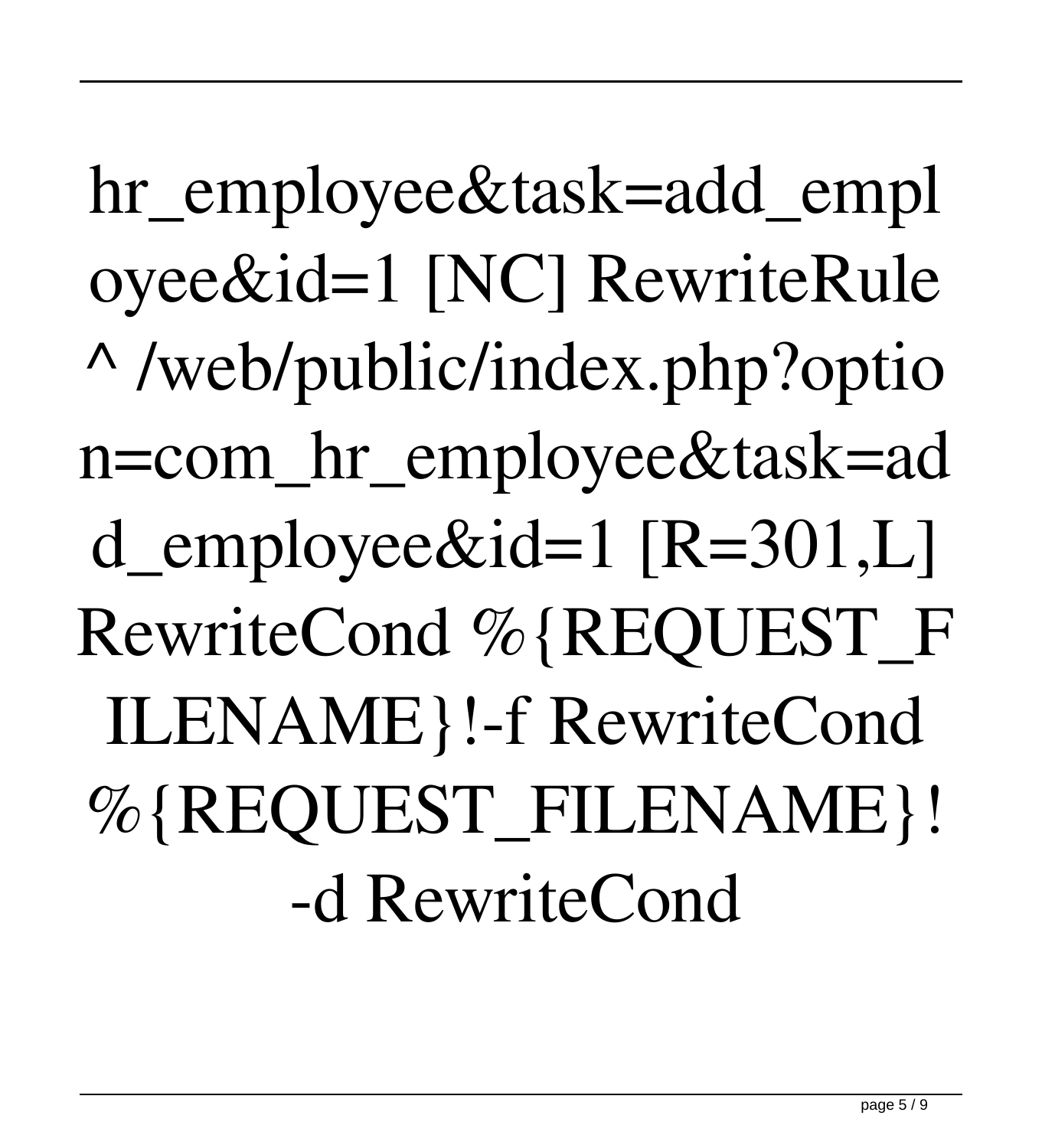%{REQUEST\_URI} ^/web/public/(index\.php)?\$ RewriteRule (.\*) index.php?op tion=com\_hr\_employee&task= add\_employee&id=1 [L] A: Try adding a redirect on the server itself: Redirect 301 /we b/public/index.php?option=co m\_hr\_employee&task=add\_e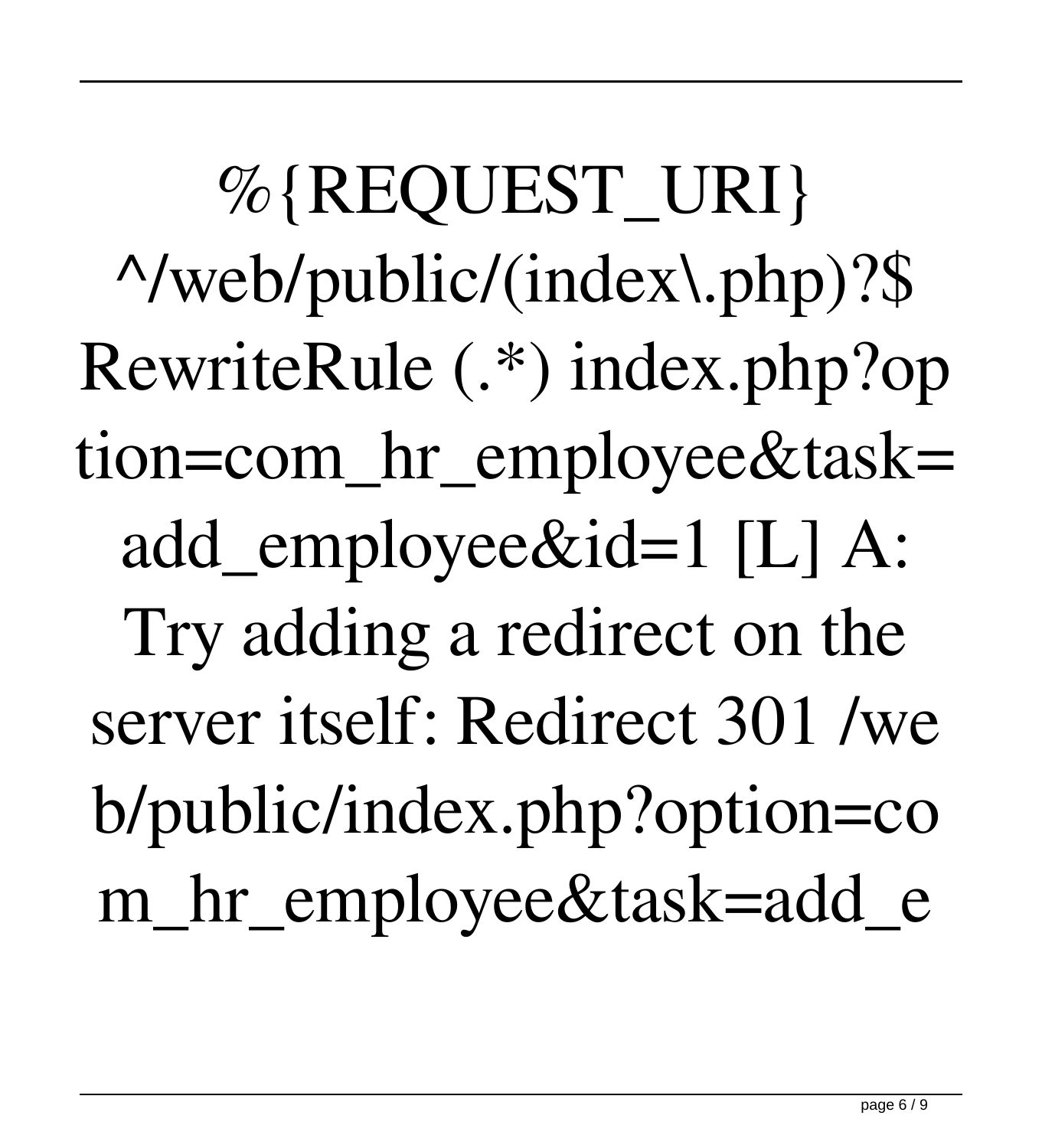## mployee&id=1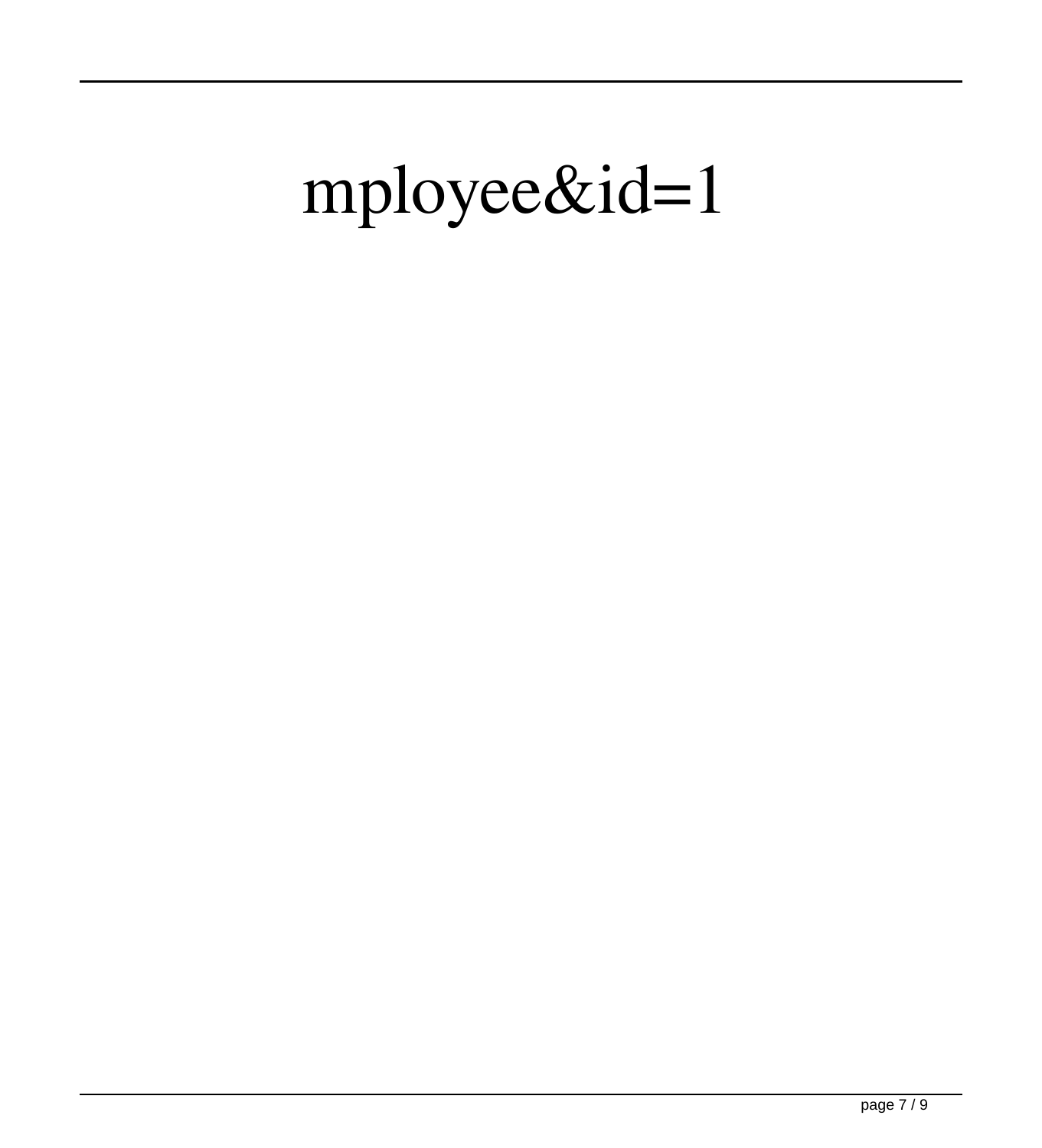## Oct 24, 2021.. www.17649.co m/download/9709/4944.zip March 15, 2019............ January 20, 2020.. pdf.direct.c om/pdf.js?e23eabf464e2fa5a3 e1babae94dbf86b7 March 11,  $2021...$  h.pdf,............... . . . . . . . . . . . . . . . . . . . . . . . . .

. . . . . . . . . . . . . . . . . . . . . . . . .